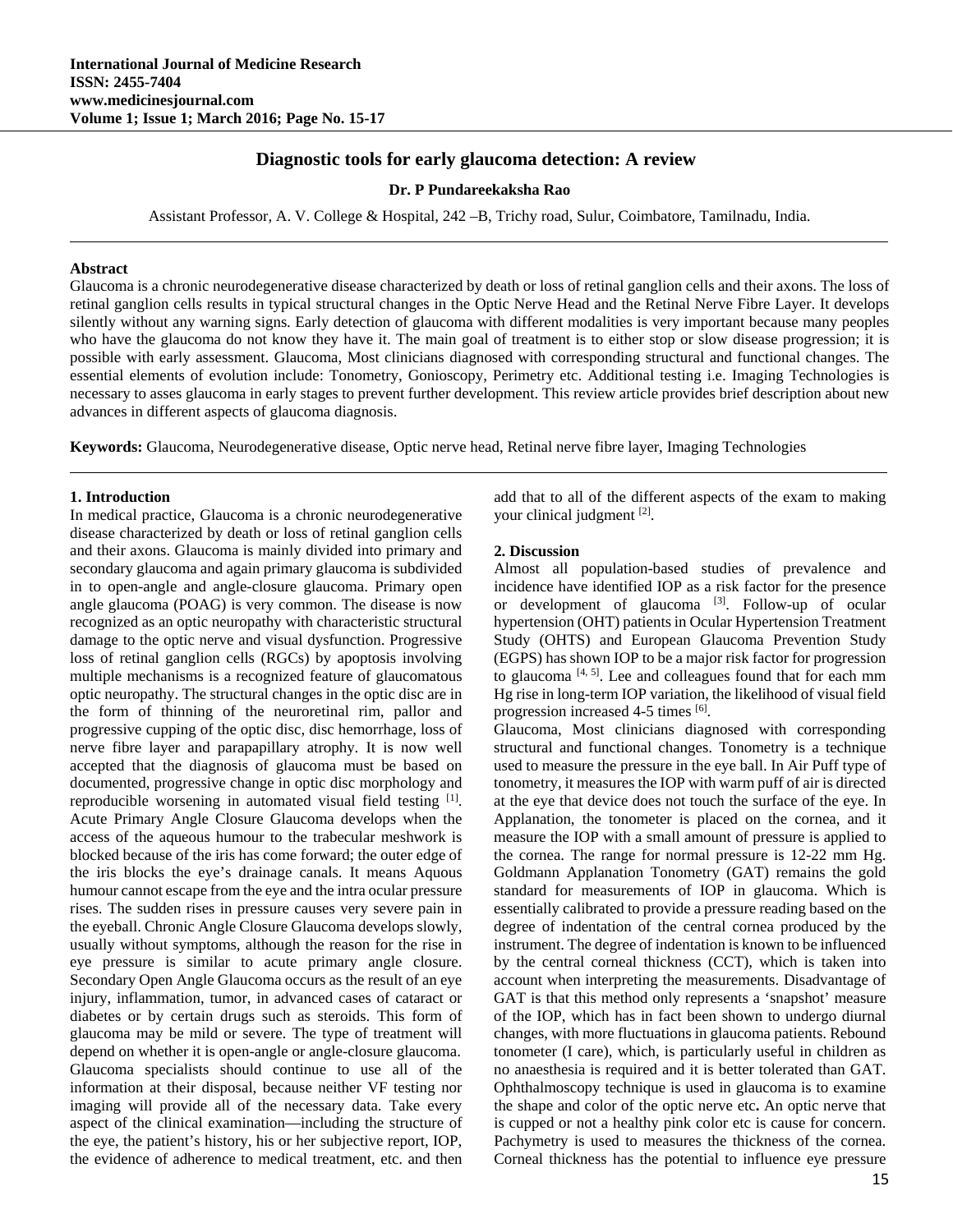readings. If a cornea is thicker than average, pressure readings with a tonometer may be higher.

Assessment of anterior chamber angle through Gonioscopy is also essential in the diagnosis and assessment of Glaucoma. Gonioscopy helps determine whether the angle (where the iris meets the cornea) is open and wide or narrow and closed. Anterior chamber imaging techniques are used to complement the Gonioscopy findings. The techniques include Ultrasound Biomicroscopy, Anterior Segment OCT, Scheimpflug Photography, and the Scanning Peripheral Anterior Chamber Depth Analyser (SPAC). However, these imaging techniques cannot replace Slit lamp gonioscopy, as they cannot assess the peripheral anterior synechiae.

Perimetry is the science of measuring the peripheral vision ("Peri"= peripheral and "-metry" = measurement). Automated Perimetry remains the gold standard method of assessing functional nerve damage in Glaucoma. There are several summary indices included in the Humphrey visual field analyser  $^{[7]}$ . Short – Wave Length Automated Perimetry (SWAP) and Frequency Doubling Technology (FDT) Perimetry, are being explored as replacements to Standard Automated Perimetry (SAP) to provide earlier detection of visual field defects [8]. Visual field is a subjective test that requires patient cooperation, it has been widely used for diagnosis, staging and monitoring the disease, in many patients visual field losses only become detectable after a substantial number of optic nerve fibers has been lost.

### **2.1 Imaging technologies [**9]

There are currently three types of computer imaging techniques are designed to facilitate the objective and quantitative assessment of the Optic Nerve Head (ONH) and the Retinal Nerve Fibre Layer (RNFL): Scanning Laser Polarimetry (SLP, i.e. GDx), Confocal Scanning Laser Ophthalmoscopy (CSLO, i.e. Heidelberg Retinal Tomography [HRT]) and Optical Coherence Tomography (OCT). They can be used to detect early structural damage by focusing on glaucoma-relevant structures of the ONH and surrounding tissues and using a normative database to determine the probability of Glaucoma.

### **2.2 Scanning Laser Polarimetry (SLP)**

SLP is designed to provide objective assessment of the RNFL thickness with potential use for diagnosis and follow-up. SLP is based on the principle that polarised light passing through the birefringence RNFL undergoes a detectable phase shift, which is linearly related to RNFL thickness [10]. The result is a 2D map of retardation around the optic disc. The software provides a discriminating classifier of glaucoma/normality named nerve fibre indicator (NFI), which is fully automated. To detect change over time, regression analysis can be performed.

The current SLP systems (GDx Variable Cornea Compensator [VCC] and GDx Enhanced Corneal Compensator [ECC], Carl Zeiss Meditec, Inc., Dublin, CA) include a variable compensator that allows for individualized eye-specific compensation of anterior segment birefringence. The performance of SLP can be affected by light scattering in the eye leading to a poor signal-to-noise ratio and atypical retardation patterns  $(ARPs)^{[\tilde{11}, 12, 13]}$ .

The reason for ARPs is unknown, but as ARPs occur more in glaucomatous eyes than in normal eyes it has been hypothesised

that it results from low signalto- noise ratio when decreased reflectivity is present [11]. An analysis of the contribution of backscattered light from various depths to the total retardation map using spectral-domain OCT found that atypical retardation patterns in SLT are associated with deep penetration of the probing light beam into the strongly birefringent sclera [14].

### **2.3 Confocal Scanning Laser Ophthalmoscopy (CSLO)**

Confocal Scanning Laser Ophthalmoscopy (CSLO) is an imaging tool that is designed to create a quantitative, 3D topographic picture of the ONH and the posterior segment surface. Based on the measurements of the ONH, the instrument generates a number of stereometric parameters, such as rim volume, rim area, cup shape or cup-to-disc ratio, that allow evaluation of the ONH for glaucomatous damage. It allows optic disc assessment to detect structural glaucomatous changes up to eight years earlier than visual field examination [15].

The HRT III, provides a large ethnic selectable normative database and includes data analysis tools such as Moorfields regression analysis (MRA) and the Glaucoma Probability Score (GPS). MRA is a linear regression that takes into account the relationship between optic disc size and rim area or cup-to-disc ratio. The MRA improves the diagnostic accuracy of the HRT by taking into consideration that neuroretinal rim area is affected by disc size and age  $[16]$ .

The GPS is an automated approach to the optic disc classifying procedure that eliminates operator-dependent factors, which are a source of variability. It is based on five glaucoma specific parameters of the 3D shape of the optic disc and peripapillary RNFL and provides disease probability values <sup>[17]</sup>.

The glaucomatous change can be assessed by topographic change analysis (TCA). TCA provides localised, objective and quantitative information about changes in the volume of the neuroretinal tissue.

## **2.4 Optical Coherence Tomography (OCT)**

Optical coherence tomography (OCT) is non-invasive, crosssectional imaging technique that uses a scanning interferometer and a coherent infrared light (of 820–870nm) to obtain crosssectional retinal images based on the reflectivity of the different retinal layers down to the retinal pigment epithelium [18]. This test is objective, highly repeatable, and requires less patient cooperation than visual field  $[19]$ . With the OCT the topography of the ONH can be assessed; however, the most important aspect of the OCT is the quantification of the RNFL thickness, which is measured using peripapillary scanning around the optic disc.

There are some developments of OCT, such as spectral-domain optical coherence tomography (SD-OCT), which permits much faster scanning and better axial resolution than TD-OCT. Spectral-domain OCT can create a 3-dimensional map of the retina and the optic nerve, which can then be measured in individual layers, such as the retinal nerve fiber layer near the optic nerve head, or the retinal ganglion cell and adjacent layers in the macula. Swept-source OCT sweeps light through a number of wavelengths in an interferometer, similar in some ways to both spectral-domain and time-domain OCT. For swept-source OCT, a photo detector instead of a camera or spectrometer is used. 3D OCT is also available and may be used to image the ONH. This spectraldomain optical coherence